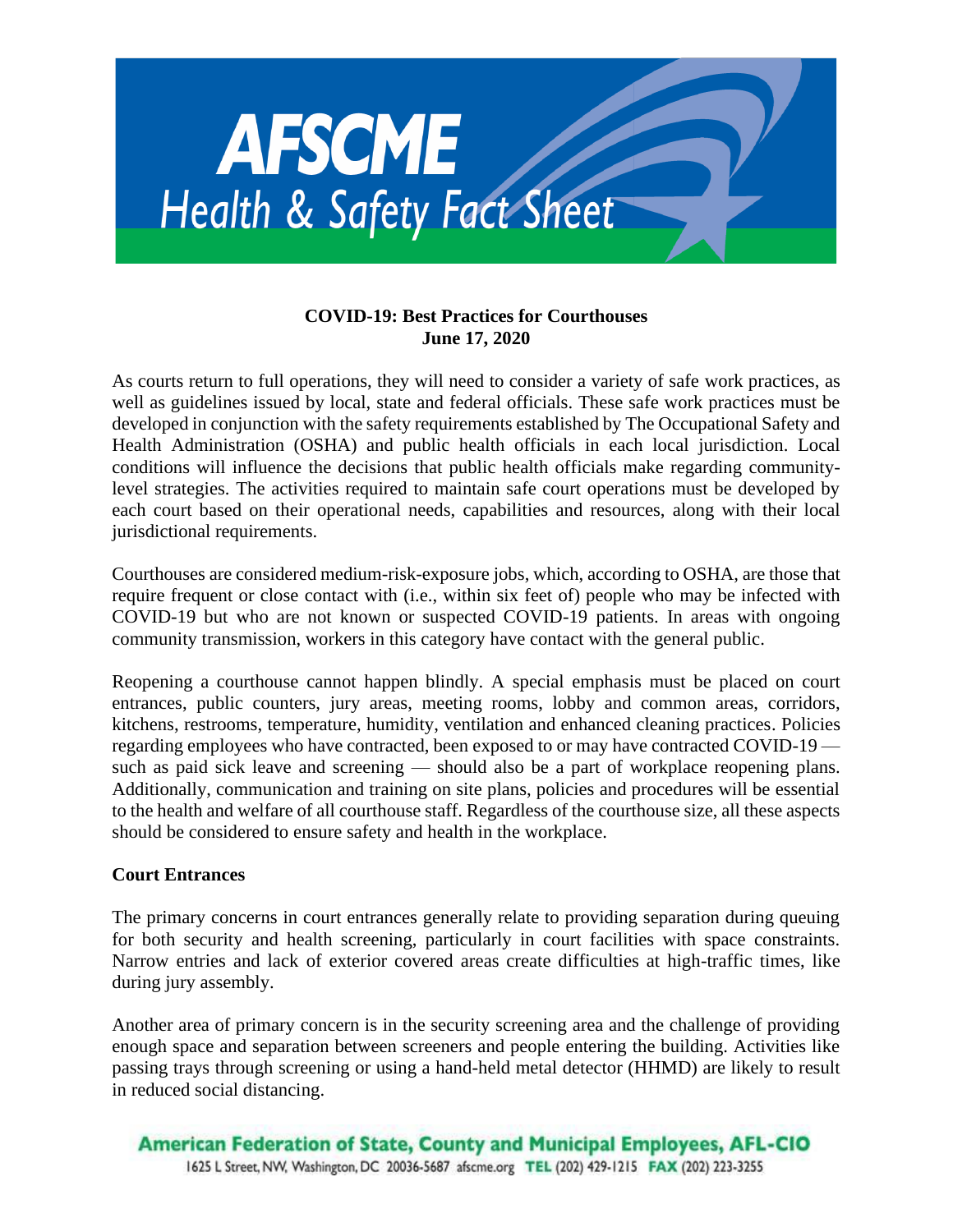#### *Exterior Space*

It is likely that at times court visitors will need to queue outside the entrance to maintain the six feet of separation. Floor or pavement markings can be used to provide proper spacing, but planning the alignment of queuing spaces should include considerations for shelter from sun and rain as well as accessibility. Long queues can be especially difficult for seniors and people with disabilities. Providing a separate priority lane with a temporary shelter may be necessary to accommodate people in this category. Courts may also consider implementing ways to triage the lines outside the courthouse to determine if the individual needs to enter the courthouse at all.

# *Vestibules and Pre-Security Queuing Areas*

- Inclement weather such as wind, rain and extreme heat may be handled with a "metering" concept with staff at each entry vestibule to keep exterior doors closed until each visitor has cleared the vestibule, to help maintain door closure.
- Space limitations will likely be an issue, but extending and maintaining spaced queuing will allow for social distancing.
- Temperature and health-question screening before courthouse visitors and staff enter the security screening queue may significantly help decrease the risk of admitting an infected individual. Turn away individuals who:
	- o Exhibit temperatures over the established threshold for the building.
	- o Answer health screening questions affirmatively.
	- o Will not wear a face covering if that is required.

### *Security*

- During metal detector screening, maintain social distancing as much as possible.
- Use an acrylic or glass screen between staff and the public, like those used in retail checkout areas.
- Use an increased number of security trays and sanitize the trays frequently. A tray "slide" (e.g. rollers or an automated belt) could help to avoid the need to touch the tray.
- Place sanitizer stations in areas that allow staff to sanitize after handling each bag or other handled item.
- Ensure that staff are always wearing a face covering when using HHMDs. (See PPE discussion below.)

### *Limit Occupancies*

Consider strategies to limit courthouse occupancy:

- Alternate work schedules with two shifts for employees, combined with a remote-work option.
- Utilize night court proceedings.
- Use an onsite or online reservation system to control queues and waiting. On busy days, individuals who line up in the morning can be offered appointment slips for a time later that day or request an appointment online and be reminded via email or text message.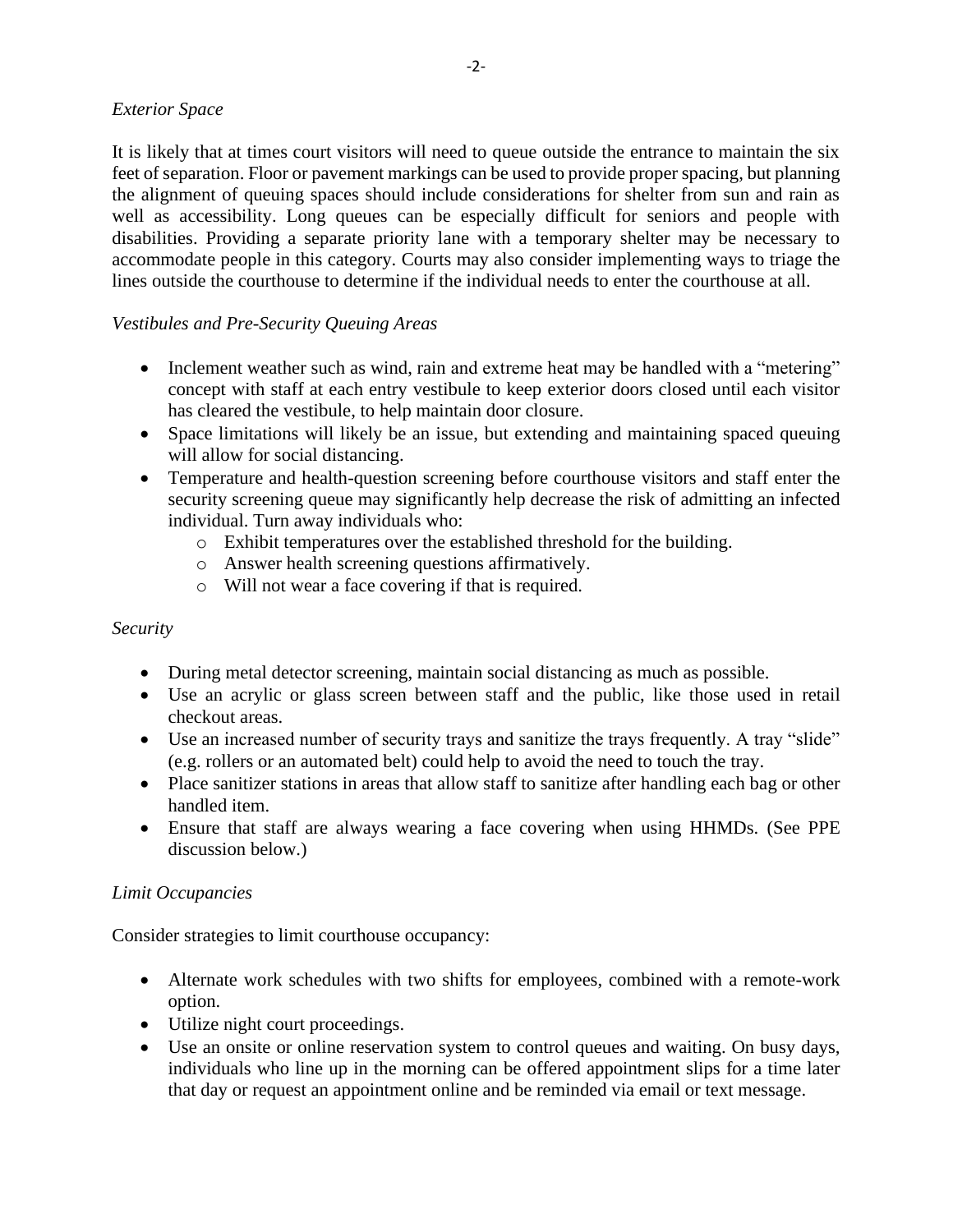## **Public Counters**

### *Counter Queuing Areas*

Floor markings can be used to provide proper spacing, but planning the alignment of queuing spaces should include considering size and the potential need for a queuing line to extend into other spaces.

## *Counters*

- Check spacing between counters and provide floor markings leading up to counters.
- Close off counters to provide additional space if necessary, to reduce capacity.
- Provide physical barriers between staff and clients.
- Use gloves when handling documents, sterilize documents with a handheld ultraviolet wand or do both.
- Provide sanitizer stations near the counters.
- Where queuing tickets are used, provide a touch-free trash receptacle for discarding tickets instead of handing them to the clerk.
- Provide drop boxes for transmitting physical documents.

### **Jury Rooms and Assembly**

Jury rooms can get congested, particularly in older courthouses that were not designed for larger volumes of people. Jury rooms and courtrooms may need to have their seating capacity reduced to comply with social distancing rules. Some courts operate without the use of jury assembly rooms. If courtrooms are traditionally used for this purpose, there may be a significant drop in the number of available jurors due to physical occupancy constraints.

Reduced jury pools will likely impact court operations, and having fewer potential jurors available at one time will extend the process. Jury calls may need to be spread over several days to assure that qualified jurors can be selected.

### *Counter Queuing Areas*

- Check spacing between counters and provide floor markings leading up to counters.
- Close off counters to provide additional space if necessary, to reduce capacity.
- Provide physical barriers between staff and client, if not already utilized.

### *Seating and Amenity Areas*

- Remove or mark off chairs to reduce density and achieve social distancing.
- Define walking paths with stanchions or floor markings.
- Limit occupancy in amenity areas; consider closing off certain sections.

### *Courtroom*

• Assess courtroom seating and remove or mark off chairs as needed to achieve social distancing.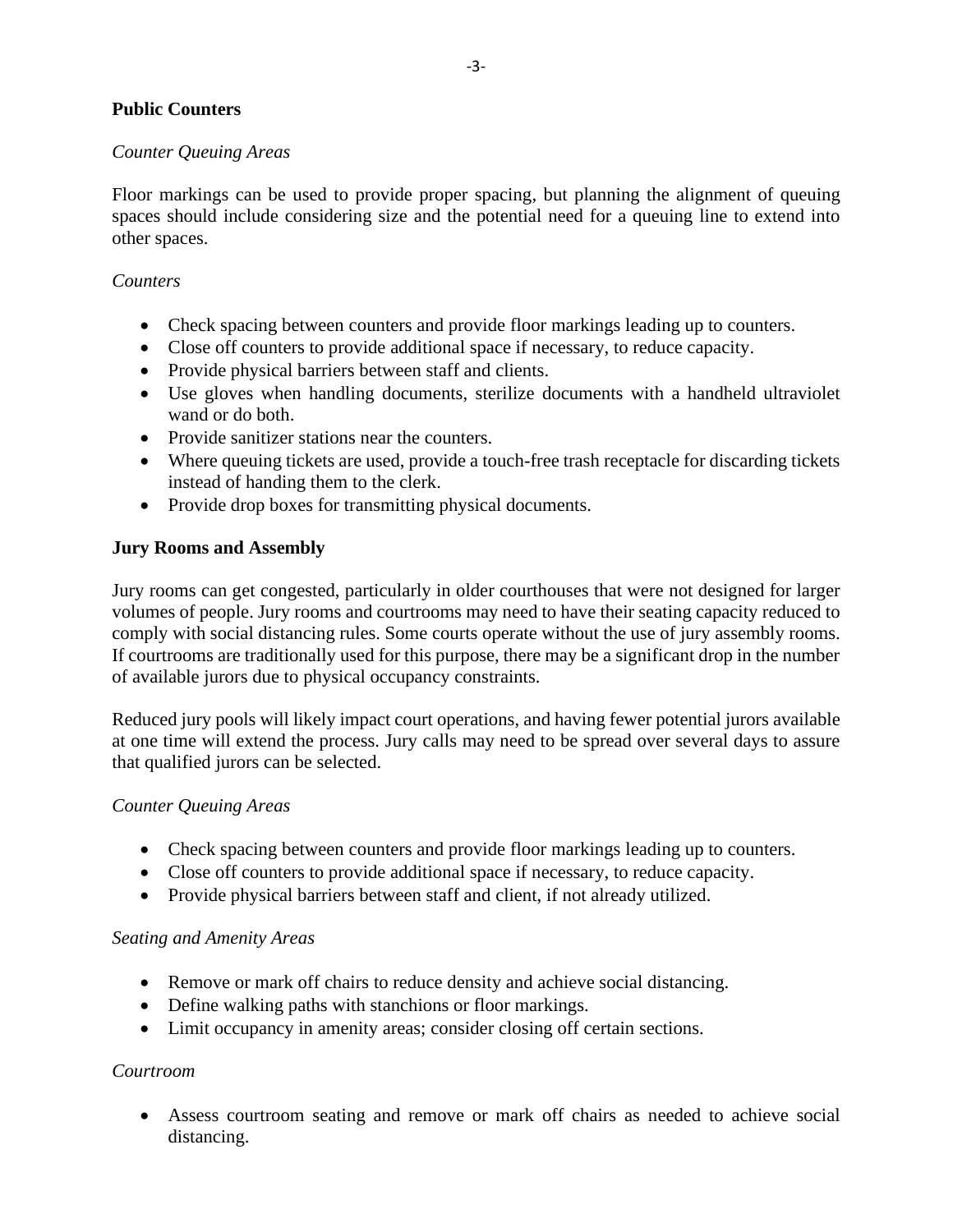- Potentially modify the traditional method of numbering jurors. Sequencing of seating will help maintain social distance.
- Consider releasing selected jurors after each session so the courtroom can be sanitized.

# *Jury Deliberation Areas*

- Confirm the maximum capacity of the jury deliberation suite.
- Evaluate other, large-volume space options in or near the courthouse for viability of hosting jury deliberations for suitable requirements (e.g., acoustic isolation and restroom facilities). Determine what staffing is needed in an alternate location.
- Consider options outside the courthouse for jury lounge areas.

# *Best Practices for Jury Assembly*

- Rework jury assembly procedures to allow for smaller pools.
- Move operations to an offsite location that accommodates larger groups.
- Use other rooms to stage jury assembly.
- Consider using the courtroom as the deliberation suite. The jurors will most likely already be spaced appropriately in this area and there is access to the jury suite for needed amenities.
- Schedule jury pools for specific times to reduce pressure on jury assembly and allow faster recovery time in the courtroom.
- Use more than one courtroom at a time to allow staging larger groups.

### **Courtroom Areas**

Fixed tables and furnishings can pose difficulty when planning for a new standard of distancing. Modifying these features could be expensive and reversing the changes in the future would likely require additional costs.

The dynamic nature of courtroom operations does not lend itself to social distancing. Discreet sidebar conversations and passing of materials, etc., creates exposure potential, and solutions will require a higher attention to detail.

### *Spectator Seating*

- Remove or mark off chairs to reduce density and provide distancing.
- Use open spaces for wheelchair accommodations by placing a chair in that position (if it is easily moved and can be stored out of the way).
- When using the spectator area for jury seating, clearly identify jury areas to help with separation.
- Create a hierarchy for seat assignment to spectators, like what might be enacted for a highprofile trial.

### *The Well/Bench/Stand Area*

• Bench: Many courtroom layouts allow for six feet of separation from the bench, except during times of interaction. Floor tape or other markings can be used to define levels of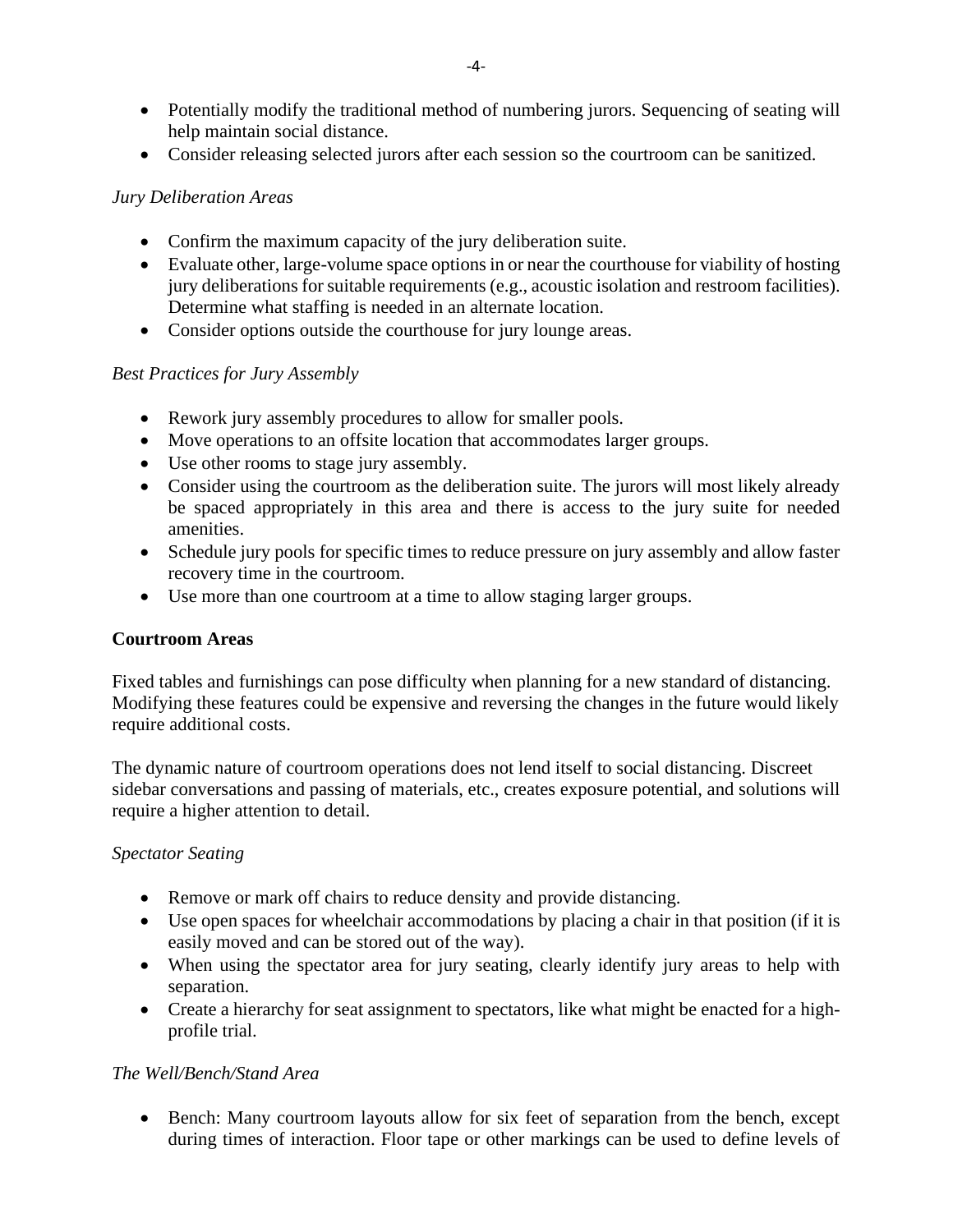approach for counsel, or to define travel paths within the well.

- The Stand: This area is also generally well-separated but could be further protected through use of floor markings to establish distancing.
- Court Reporter: This station is generally well-separated but can be further protected through use of floor markings to define paths.
- Lecterns: Mobile lecterns can be used to help with definition of paths and stations in the well but should be cleaned regularly if used with any frequency.
- Counsel Tables: Most tables do not allow for six feet of separation. Moving or reorienting tables may help with this, but it is likely that the participants in the well will be limited to four people. Use of the spectator gallery may be necessary for all or part of each team to maintain a six-foot distance.

# *Clerk Stations*

- Many clerk stations will not allow for a six-foot separation between clerks. Clerks should try to maintain as much separation as possible and employ personal protective equipment (PPE) or physical barriers where practical.
- Clerks frequently need to pass documents to the bench. Short moments of decreased social distancing can be made safer using physical barriers; PPE; physical devices like document slides; and handheld, ultraviolet sterilizers.
- Many clerk stations are used as offices for day-to-day operations. If the courtroom is used for jury deliberation, clerks will need to have access to other areas for office space. Repurposing jury deliberation areas and related areas might work for this function.

### *Jury Box*

Most jury boxes only allow four or five positions when socially distanced. Depending on configuration, two additional jurors might be located just outside the box. The remaining jurors could be seated in the spectator seating area.

### **Public Corridors, Elevators and Stairways**

Circulation spaces are generally confined and pose significant interaction challenges. Corridors are often not wide enough for two people to pass while being socially distanced, and separating traffic is impossible. Elevators are extremely confined, may only allow room for a single person and require physical interaction with controls. Courts with high-volume calendars will likely have an increased impact on the capacity of corridors that become de facto waiting areas. Most building layouts do not provide alternatives to circulation, so any planning efforts should attempt to reduce exposure by revising operations.

# *Public Corridors*

- Use stanchions or floor markings where corridors are at least eight feet wide, to define walking paths.
- Implement a one-way strategy for smaller corridors, where possible.
- Remove or reconfigure seating when placed in walkway areas, to maintain distancing.
- Stagger calendars that will likely have high volumes of people waiting to be called to avoid overlap and reduce density.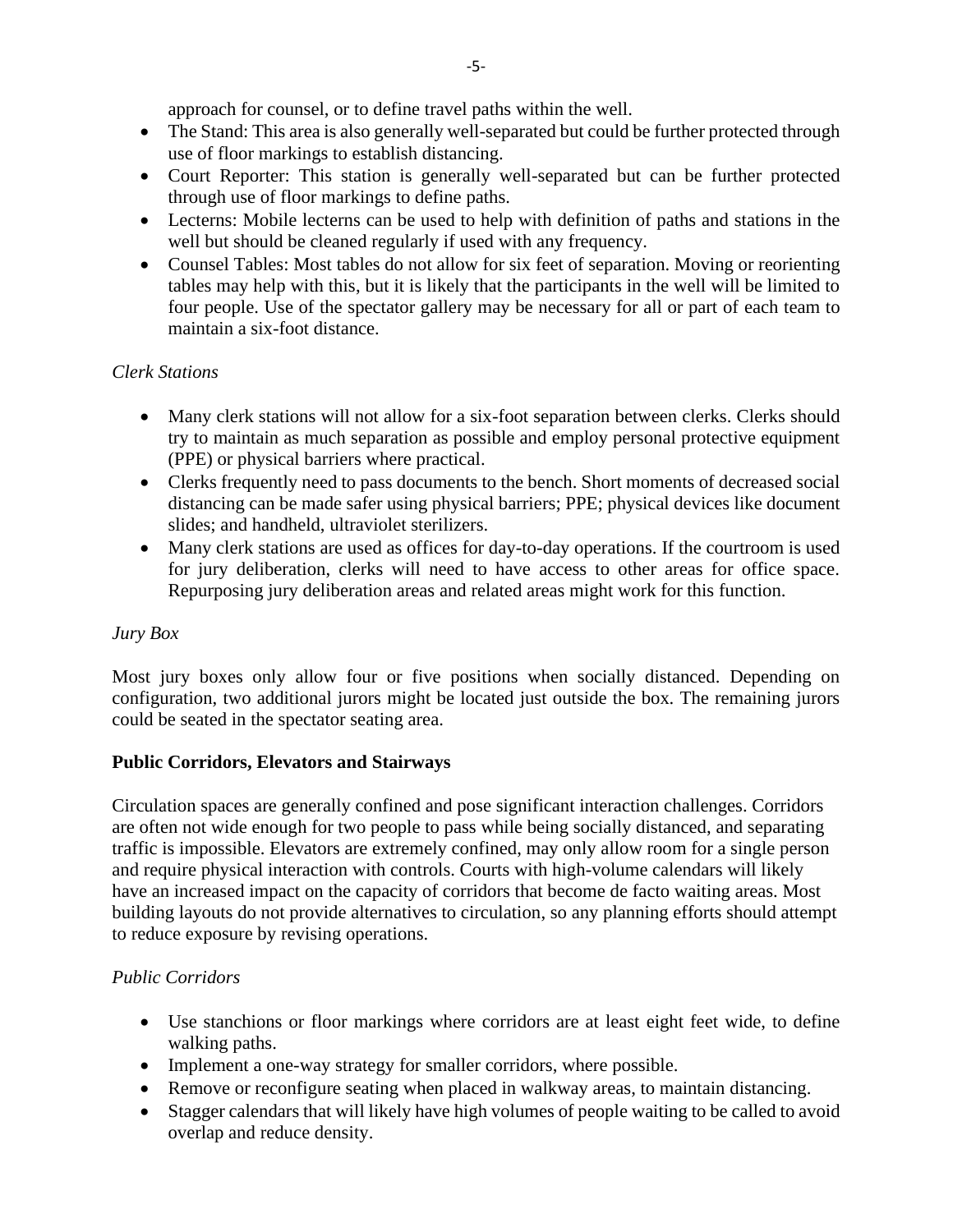• When planning, consider that these spaces are generally part of the emergency exit system and cannot be reduced in width or obstructed by placed objects.

#### *Elevators and Stairways*

- Establishing rules for elevator occupancy can help in directing able bodied persons to consider the use of stairs as an alternative (in low-rise buildings).
- Clean elevator buttons and controls more frequently.
- Place hand sanitizer stations at each level of access.
- Treat open stairs like public corridors (as mentioned above) to help create one-way traffic solutions and reduce elevator use.

### **Staff Areas and Office Space Configuration**

Prior to opening the staff areas, perform a detailed review of the configuration of your workspaces and consider:

- Eliminating reception seating areas and requiring clients, visitors and guests to phone ahead for a specific time to enter the workplace.
- Installing a plastic partition at the reception area and in spaces where one-on-one meetings are conducted to provide a barrier between the public and office staff.
- Reviewing floorplans and removing or reconfiguring seats, furniture and workstations to achieve physical distancing in accordance with guidelines (generally six feet).
- Reconfiguring workstations so that employees do not face each other or installing partitions (plastic or other material) if facing each other cannot be avoided.
- Streamlining building and office space entry and exit points, in accordance with local building codes, to limit and monitor clients, visitors and guests in the building and to ensure that building capacity levels are not exceeded.

### *Meeting Rooms*

If in-person meetings are essential, consider limiting the size of the meetings in accordance with local, state and federal guidelines. In-person meetings should only take place if physical distancing can be achieved. Meeting rooms that are used should be disinfected regularly and after each use. Disinfectant wipes or spray should be left in each conference room, and employees should be encouraged to wipe down all surfaces and equipment (e.g., mouse, keyboard, phone) touched during conference room meetings. Lingering and socializing before and after meetings should be discouraged, and employees should be encouraged to use virtual meeting tools, including phone and virtual teleconference, in lieu of in-person meetings, whenever possible.

### *Breakrooms*

Breakroom areas should be cleaned and disinfected at least twice daily. A special emphasis on cleaning should take place after typical break times (e.g., coffee and lunch hours). Congregating in kitchen areas should be discouraged, and the occupancy of the space should be limited to achieve physical distancing.

Kitchen equipment and utensils should also be cleaned on a routine basis, including coffee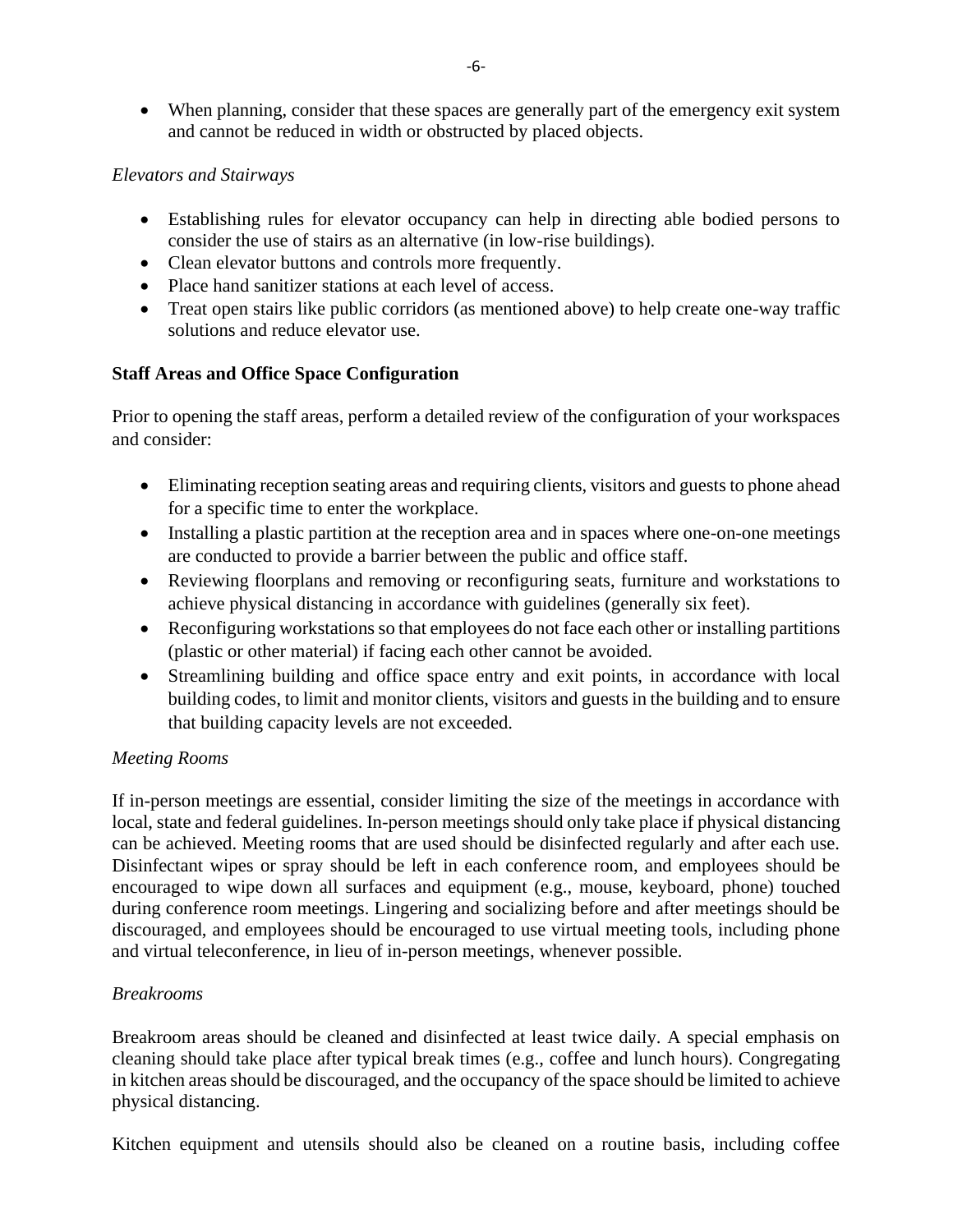machines, refrigerator handles, dishwashers, microwaves, toasters, water and beverage faucets and ice machine handles.

All silverware, dinnerware, utensils and coffee pots should be cleaned in the dishwasher. This helps ensure thorough cleaning and disinfection. If silverware and dishes cannot be kept clean and covered, disposable individually wrapped options are recommended.

Ice machines that require a handheld scoop should be disconnected and taken out of service.

If vending machines are available for employee use, disinfecting should be required after each use. Eliminate public access to vending machines.

# *Restrooms*

Keep bathrooms clean and disinfect them on a consistent basis. Limit occupancy if a multi-stall restroom exists. Provide disposable, foldable paper towels that can be dispensed freely, without having to touch a handle on a dispenser; or install automated touch-free dispensing machines. Disconnect or tape-off hand air dryers. Doors to restrooms should be able to be opened and closed without touching handles if possible. For bathrooms intended for staff use only, provide a key to each employee so disinfection measures can be better controlled. Additionally, workplaces should:

- Place a trash can and disposable towels by the door if the door cannot be opened without touching the handle.
- Place signs indicating that toilet lids (if present) should be closed before flushing. SARS-COV-2 may be aerosolized when flushing the toilet.
- Place signs asking employees and the public to wash hands before and after using the restroom.
- Clean and disinfect restrooms available for public use on an hourly basis.
- Vent separately where possible (e.g., turn exhaust fan on if vented directly outdoors and run fan continuously).
- Keep bathroom windows closed if open windows could lead to re-entrainment of air into other parts of the building (i.e., if the exhausted air could re-enter the building through air intakes or other openings).
- Have an ample supply of hand soap and sanitizer available for use.

# **Ventilation, Temperature and Humidity**

Proper temperature and humidity and adequate flow of fresh air to workspaces is essential. Ventilation and filtration provided by heating, ventilating and air-conditioning systems can reduce the airborne concentration of SARS-CoV-2 and thus the risk of transmission through the air. Disabling of heating, ventilating and air-conditioning systems is not a recommended measure to reduce the transmission of the virus.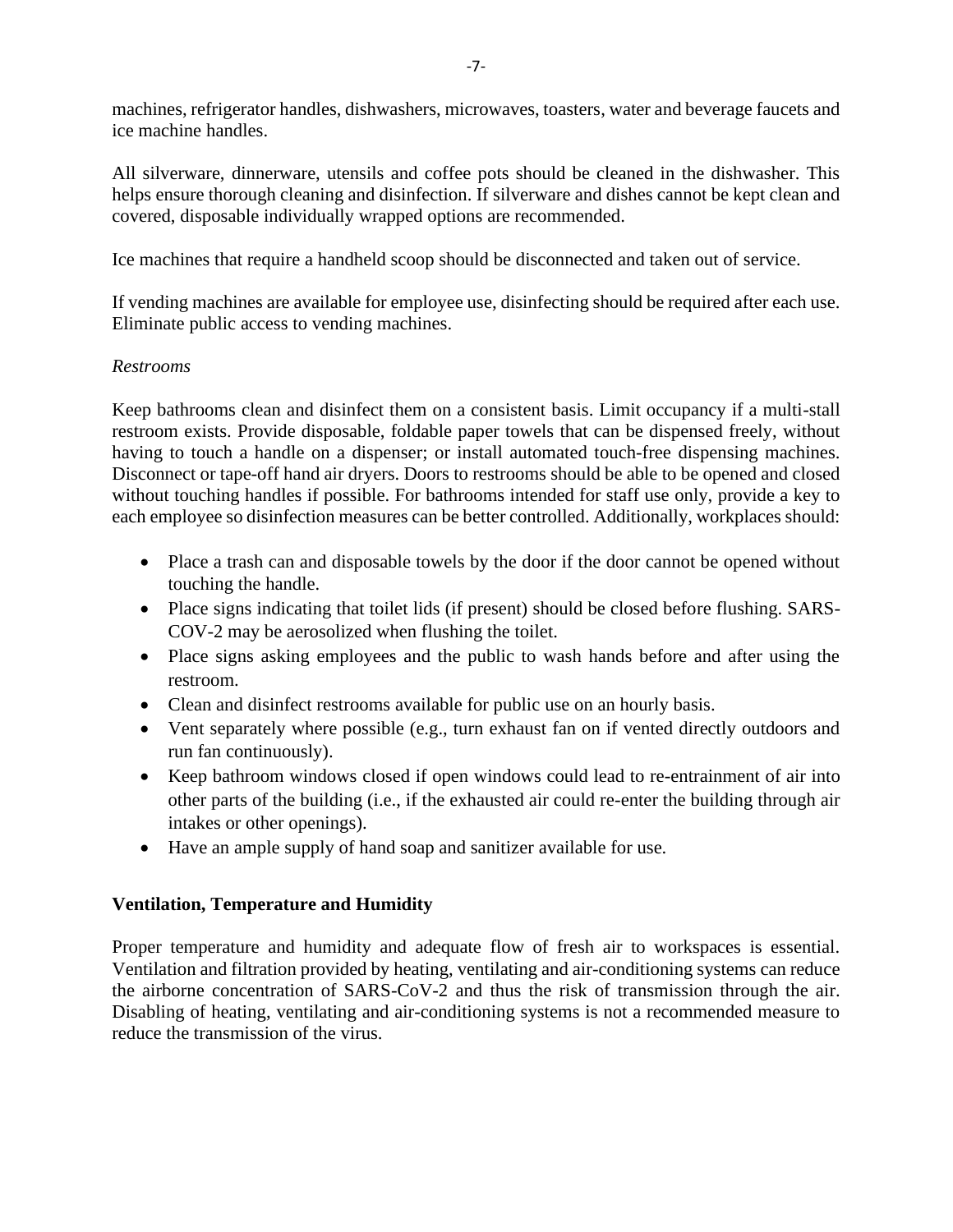Workers and employers should consult with building owners and HVAC technicians to ensure maximum flow of fresh air is passing through the ventilation system. Additional steps that can be taken include:

- Ensuring restrooms are under negative pressure.
- Cleaning and disinfecting all HVAC intakes and returns daily.
- Making certain that the proper filtration to control SARS-CoV-2 transmission (minimum efficiency reporting value  $> 13$ ) is being used, instead of less effective filtration that might otherwise be recommended for normal office use.
- When feasible, disinfecting filters with a 10% bleach solution or another appropriate disinfectant, approved for use against SARS-CoV-2, before removal. Filters (disinfected or not) can be bagged and disposed of in regular trash.
- Maintaining temperature at  $68.5$ -75°F in the winter, and from 75-80.5°F in the summer.
- Maintaining relative humidity at 40-60% throughout the year.

Other important considerations include the use of portable and hard mounted fans. If these fans are used, take steps to minimize air from fans blowing from one person directly to another. Inspect windows and doors prior to reopening to ensure there are no leaks.

#### **Cleaning and Disinfecting**

Based on what is currently known about SARS-CoV-2, transmission of this coronavirus occurs much more commonly through respiratory droplets than through contact with surfaces and objects. However, current evidence suggests that SARS-CoV-2 may remain viable for hours to days on surfaces made from a variety of materials (plastics, glass, metal, linens, wood and cardboard). Cleaning of visibly dirty surfaces followed by disinfection is a best practice measure for prevention of COVID-19 and other viral respiratory illnesses in workplaces.

Employers should implement and workers should engage in routine cleaning of frequently touched surfaces (e.g., tables, doorknobs, light switches, handles, desks, toilets, faucets and sinks) with EPA-registered disinfectants that are appropriate for surfaces and objects, following label instructions. Labels contain instructions for safe and effective use of the cleaning product, including precautions you should take when applying the product. Additionally, a Safety Data Sheet (SDS) should be available with each product available for employee use.

If an employee or other person present in the workplace is confirmed to have COVID-19, areas occupied by that person should be closed off for a period of 24 hours, and cleaning staff should undertake extensive cleaning and disinfecting of those spaces. Appropriate worker protections, including personal protective equipment (PPE), should be used.

### **Personal Protective Equipment**

Employers are responsible for ensuring that workers are protected from exposure to SARS-CoV-2, including workers tasked with cleaning surfaces that may be contaminated with SARS-CoV-2. Employers are also required to make sure workers are protected from exposure to harmful levels of chemicals used for cleaning and disinfection. Employers must select PPE that will protect workers against SARS-CoV-2 and hazards associated with chemicals to which they may be exposed. Workers must wear PPE to help minimize exposure to the virus and chemicals through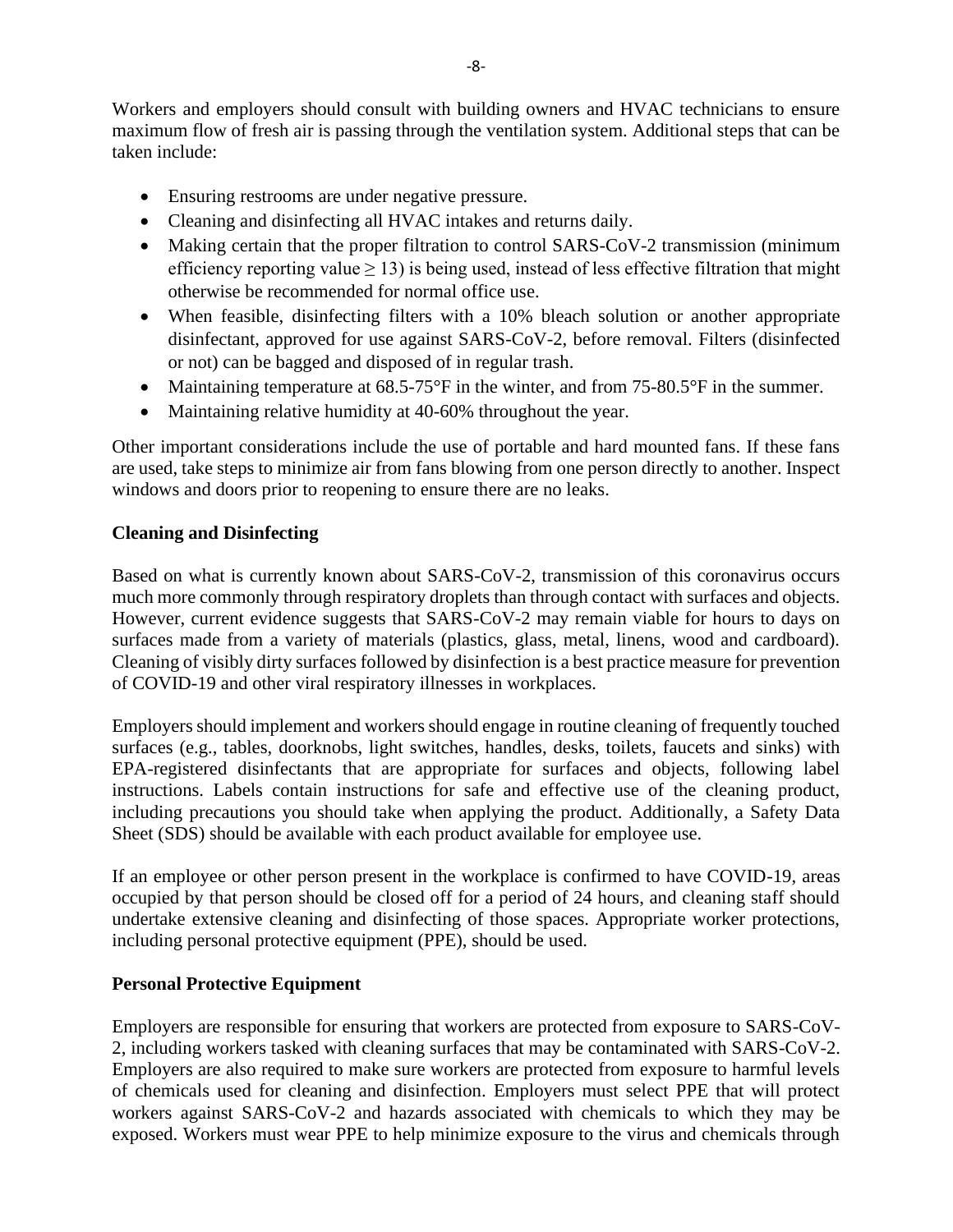inhalation, contact or ingestion. Examples of PPE that may be needed during cleaning and decontamination include:

- Nitrile gloves.
- Goggles or face shields.
- Fluid-resistant or fluid-impermeable gowns, coveralls and aprons.
- Dedicated work clothing and washable shoes with shoe or boot covers.
- Facemasks (e.g., surgical masks) that cover the nose and mouth. In some cases, additional respiratory protection (e.g., N95, powered air-purifying respirators or better) may be necessary to protect workers from exposure to SARS-CoV-2 or disinfectants.

Workers must receive training on and demonstrate an understanding of:

- When to use PPE.
- Which PPE is necessary.
- How to properly don, use and doff PPE in a manner to prevent self-contamination.
- How to properly dispose of or disinfect and maintain PPE.
- The limitations of PPE.

Any reusable PPE must be properly cleaned, decontaminated and maintained after and between uses. Facilities should have policies and procedures describing a recommended sequence for safely donning and doffing PPE. Depending on the hazards posed by the size of a spill, degree of contamination or other factors, required PPE may be different than what is described in this fact sheet.

#### **Communication**

Workers and employers should collaborate and designate an effective means of communicating information on new workplace policies and changes prior to reopening and upon resuming operations. A communication policy that establishes formal and informal routes of communication for staff to express concerns, questions, comments and feedback is a necessity.

Consistent communication should include information on disinfection schedules, reporting policies for symptomatic staff, sick leave policies and health and safety protections in place. Additionally, communication on changes in hours of operations and building closures or limited building access will be required. If the workplace is in a multi-tenant location, a communication vehicle with other tenants to inform of potential and confirmed COVID-19 cases present in the building should be established.

### **Training**

Education and training are important tools for informing staff about workplace hazards and controls so they can work more safely and be more productive. Another role of education and training, however, is to provide staff with a greater understanding of new workplace policies and changes, so that they can contribute to their development and implementation.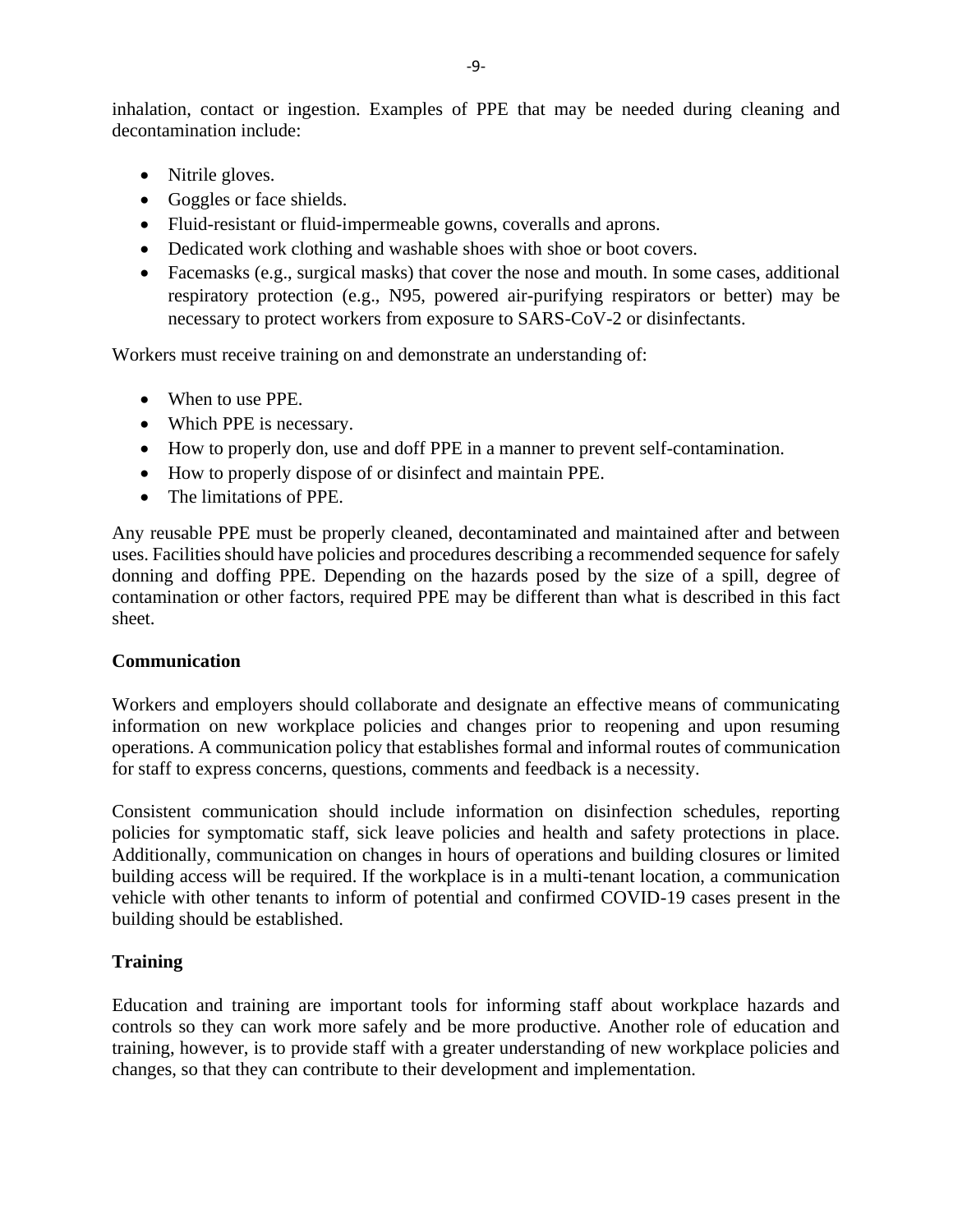Education and training opportunities provide employers, managers, supervisors and workers with:

- Knowledge and skills needed to do their work safely and avoid exposure to SARS-Cov-2 that could place themselves or others at risk.
- Awareness and understanding of policies and procedures and how to identify, report and control exposure to SARS-Cov-2.
- Specialized training when their work involves unique hazards.

Staff should receive, at minimum, awareness training on cleaning and disinfection products used in the workplace; proper handwashing; physical distancing and other workplace protections; and all related policies and procedures. For staff who will use disinfectants and cleaners, training should also include proper use, PPE, disposal and all precautionary measures.

#### **Flexible Work Policies**

Employers should adopt flexible work policies that minimize exposure to and transmission of the SARS-Cov-2 virus by reducing the number of workers in a workspace at the same time. This could include telework, either full time or at regular intervals (e.g., every other day), when feasible. Flexible work policies also include staggered work schedules that have workers in an office at different times during a day.

Telework also should be considered to address the needs of workers who cannot or should not return to an office setting at this time. These include workers:

- Who are quarantined or self-quarantined due to potential exposure to SARS-CoV-2.
- At increased risk for severe illness (e.g., those who are 65 or older; have heart disease, diabetes, lung disease, HIV, underlying immune disorders or compromised immune systems; or are pregnant women).
- Who have a household member at increased risk for severe illness.
- Have children whose school or care provider is closed or unavailable.

In creating flexible work policies, consideration also should be given to changes in transportation options available to workers and CDC guidance encouraging the use of forms of transportation that minimize close contact with others. For example, using regular forms of public transportation or ride sharing to go to and from work may not be feasible for some workers while the pandemic continues.

#### **Policies Regarding Employees Who Have Contracted, Been Exposed to or May Have Contracted COVID-19**

A combination of leave, screening and related policies may be used to limit and address workplace exposure to individuals who have or may have contracted COVID-19.

#### *Paid Sick Leave Policies*

Sick leave policies during a pandemic have a major impact on safety and health. If employers do not offer paid sick leave, workers may come to work sick. This is a major risk factor for office staff. That is why the CDC recommends establishing non-punitive, emergency sick leave policies.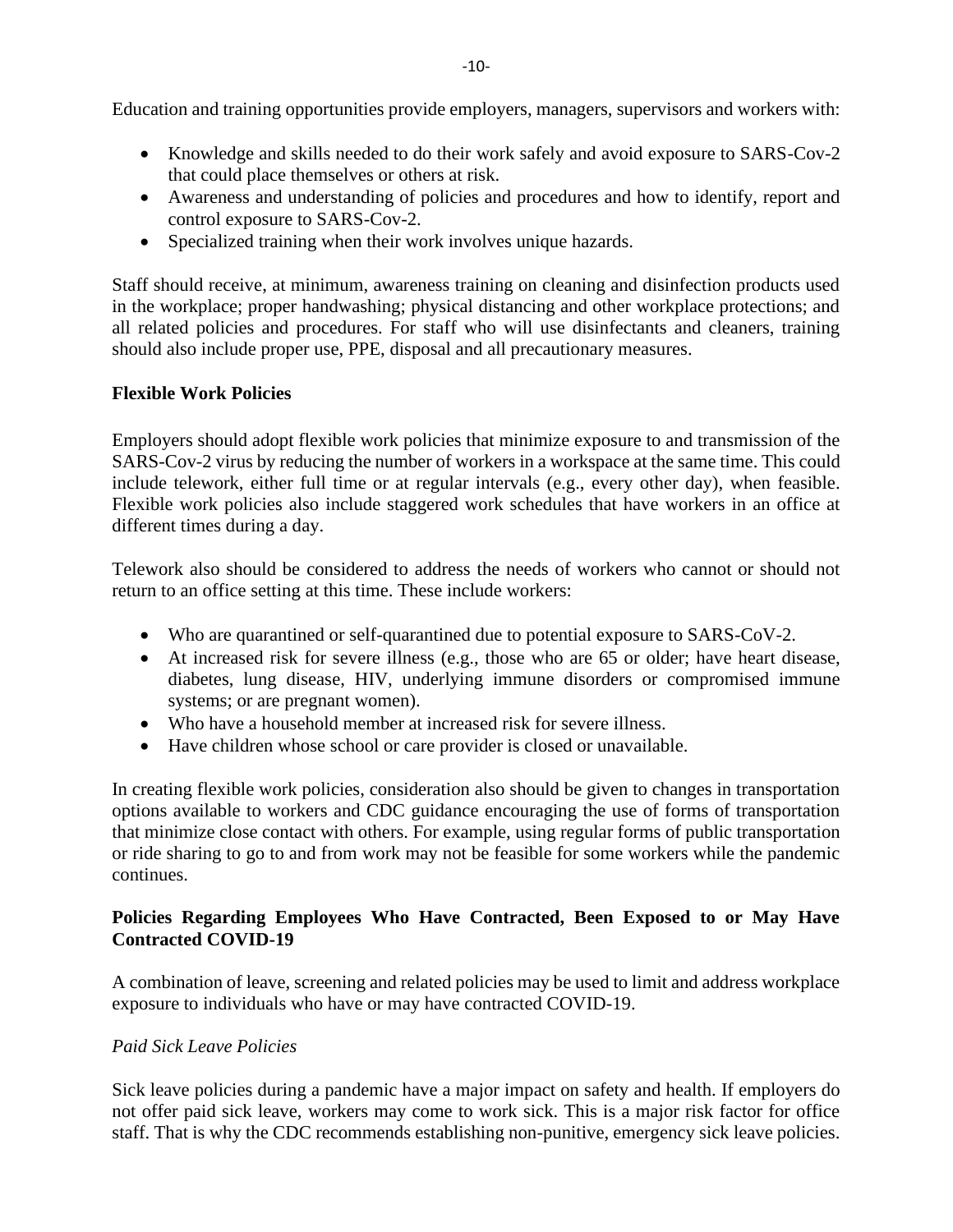To overcome this, employers should provide paid sick leave for all employees and ensure leave policies are flexible, consistent with public health guidance related to individuals who have been diagnosed with, are exhibiting symptoms of or have been quarantined because of COVID-19. Government employers also should not deny federally required, emergency paid sick leave to emergency responders or others who are otherwise entitled to this leave through the end of 2020.

#### *Screening and Stay-at-Home Policies*

Policies that may be adopted to determine whether employees may have contracted COVID-19 include asking symptom screening questions before or upon arrival at the workplace, taking employees' temperature and requiring employees to be tested for COVID-19. Any screening also should apply to visitors to a workplace. Employers may require employees exhibiting symptoms of COVID-19 to leave the workplace and stay home from work. Similarly, employers may ask employees calling out sick whether they are exhibiting symptoms of COVID-19. The U.S. Equal Employment Opportunity Commission (EEOC) has issued guidance that these policies are permitted under federal law.

Screening questions about COVID-19 symptoms should be consistent with CDC and other guidance from public health and medical professionals. Questions may need to change as understanding of the disease evolves. According to current CDC guidance, symptoms may include fever or chills, cough, shortness of breath or difficulty breathing, fatigue, muscle or body aches, headache, new loss of taste or smell, sore throat, congestion or runny nose, nausea or vomiting and diarrhea. Policies and procedures must be implemented to protect the confidentiality of each employee's personal health information, including answers to screening questions and temperature. Failure to do that could violate an employee's right to medical privacy.

For employees who have a confirmed diagnosis, policies should specify how long a worker should remain on leave, consistent with current medical recommendations. Current guidance provides that someone with COVID-19 should remain in isolation until: (1) there has been no fever for three days without taking fever-reducing medication (e.g., ibuprofen); (2) respiratory symptoms have improved; and (3) at least 10 days have elapsed since symptoms began. The same guidance would apply to someone who has been required to stay home due to exhibiting symptoms, unless she has subsequently tested negative.

#### *Policies for When Individuals Exhibit Symptoms in the Workplace or COVID-19 Is Confirmed*

Policies and procedures are needed to address circumstances in which individuals become sick at work or have COVID-19 symptoms when they arrive at work. Generally, this should include isolating the person from others, providing that person a mask if needed and sending the person home and to get medical treatment. Further, contact tracing should done to identify and inform those who may have come into close contact with the person, while protecting the identity of the infected or potentially infected person.

In any case in which someone who was in the workplace is confirmed to have COVID-19 or is showing symptoms but awaiting a diagnosis, extensive clearing should be done. This should include closing off for 24 hours any area in which the person recently spent significant time, such as an office, in order to allow any aerosolized droplets to settle before cleaning starts. Cleaning should be done consistent with the approach described above, including with the provision of appropriate PPE.